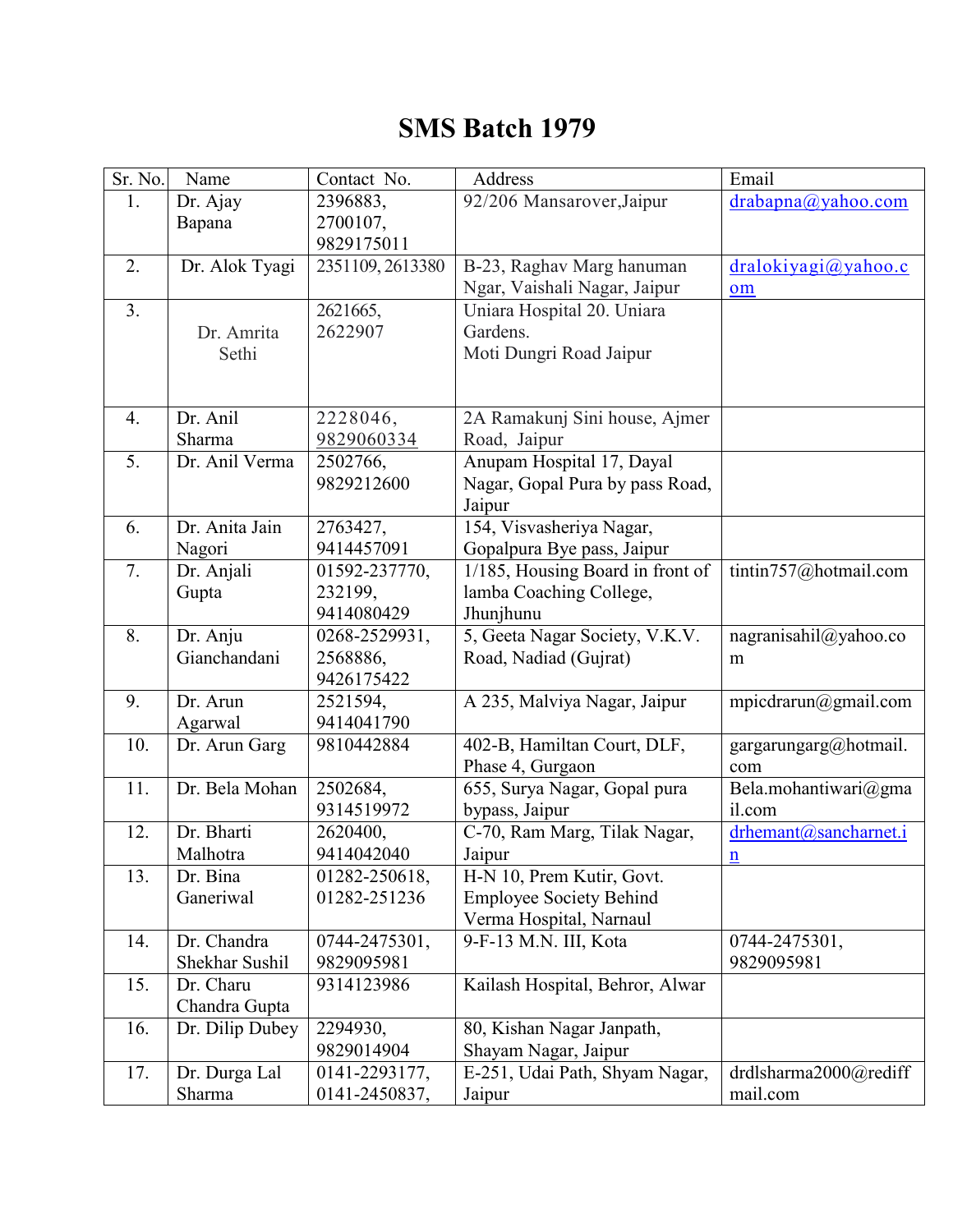|     |                  | 9414251124    |                                   |                         |
|-----|------------------|---------------|-----------------------------------|-------------------------|
| 18. | Dr. Engilina     | 00971-50-     | Tejari FZ LLC, Dubai Media        | engilinakaul@hotmail.c  |
|     | Kaul             | 7749008,      | City, Po Box 500001, Dubai        | om                      |
|     |                  | $00-971-4-$   | <b>UAE</b>                        |                         |
|     |                  | 3522591       |                                   |                         |
| 19. | Dr. G.D. Pareek  | 0141-2318585, | 4091, Ramdwara, Near              |                         |
|     |                  | 0141-2324212, | Nahargarh Police Station,         |                         |
|     |                  | 9414072729    | Naharghar Road, Jaipur            |                         |
|     | Dr. Govind       |               |                                   |                         |
| 20. |                  | 2224705,      | 11 Hari Marg, Civil lines, Jaipur |                         |
|     | Goyal            | 2210875,      |                                   |                         |
|     |                  | 9828076127    |                                   |                         |
| 21. | Dr. Guru Prasad  | 2554045,      | T-1-6 Mahavir Nagar Tonk Road     | $argurugupta$ @gmail.co |
|     | Gupta            | 2550951,      | , Jaipur                          | m                       |
|     |                  | 9829016951    |                                   |                         |
| 22. | Dr. Hari         | 2614005,      | Prem Nikunj B-160, Janta          |                         |
|     | Prakash Gupta    | 2653021,      | Colony Jaipur                     |                         |
|     |                  | 9414310960    |                                   |                         |
| 23. | Dr. Inam B.      | 0141-2611022, | J-180, Rajiv Gandhi Marg,         | Ibkhan1958@yahoo.co     |
|     | Khan             | 9829163952    | Adarsh Nagar, Jaipur              | $\underline{m}$         |
| 24. | Dr. Jai Mathur   | 2611114,      | B-112, Sethi Colony, Jaipur       |                         |
|     |                  | 9414119334    |                                   |                         |
| 25. | Dr.J.P. Agarwal  | 0097714472348 | P.O. Box 5918, Kathmandu,         | jpagarwal@healthnet.or  |
|     |                  |               | Nepal                             | $g \cdot up$            |
| 26. | Dr. Jeev Raj Jat | 01567224080,  | Govt. Gen. Hospital, Ratanghar,   |                         |
|     |                  | 1567222330    | Churu                             |                         |
| 27. | Dr. Mrs.         | 2547737,      | 14, Mahveer Nagar I, Tonk,        |                         |
|     | Kailash Kalra    | 2722609,      | Road, Jaipur                      |                         |
|     | (Piplani)        | 9414072789    |                                   |                         |
| 28. | Dr. Kamlesh      | 011-25511515, | 960, Vikas Kunj, Vikas Puri,      | goelarvind1@gmail.com   |
|     | Goel             | 011-25500101, | New Delhi                         |                         |
|     |                  | 9810906611    |                                   |                         |
| 29. | Dr. Mrs. Madhu   | 223591,       | 2/208, Vidhyadhar Nagar, Sikar    |                         |
|     | Jain             | 2560291       | Road, Jaipur                      |                         |
|     |                  | 011-30972198  |                                   |                         |
| 30. | Late Dr.         |               | C-4D, 23 B, Jankkpuri, Delhi      | ilu dushyant@yahoo.co   |
|     | Mahendra         |               |                                   | $\dot{m}$               |
|     | Kumar            |               |                                   |                         |
| 31. | Dr. Monisha      | 2722335,      | 112, Pancheel Enclave, JLN        |                         |
|     | Nijhawan         | 9314503401    | Road, Durgapura, Jaipur           |                         |
| 32. | Dr. Meeta        | 26226970,     | 349, Aravali Apts, Alaknanda,     |                         |
|     | Sharma           | 9811106141    | New Delhi                         |                         |
| 33. | Dr.Mridula       | 26857696      | A 64/1, SFS. Saket, New Delhi     | rajendra.singhi@ril.com |
|     | Gupta            |               |                                   |                         |
| 34. | Dr. Mardula      | 9819659342    | A 52 Bajaj Nagar, Jaipur          |                         |
|     | Mahnot           |               |                                   |                         |
|     | (Dhakad)         |               |                                   |                         |
| 35. | Dr. Mukul        | 2671565,      | C-233 Vidhut Nagar, Ghaziabad     | mrsaxena@vsnl.net       |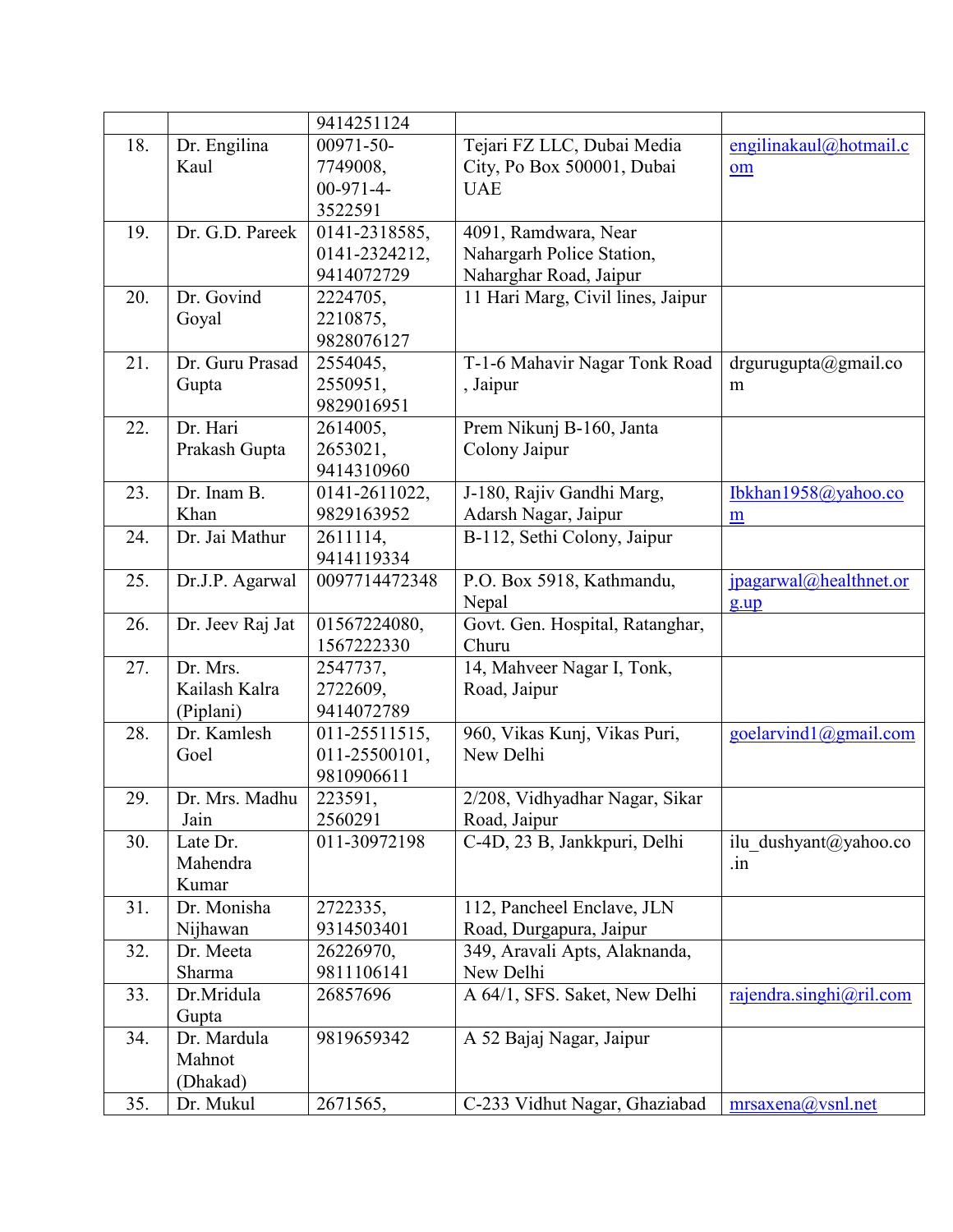|     | Saxena                         | 9810814561,<br>9412715597 |                                                       |                                    |
|-----|--------------------------------|---------------------------|-------------------------------------------------------|------------------------------------|
| 36. | Dr. Namo                       | 07469231156,              | Shri Ram Drug Agency, Near                            |                                    |
|     | Narayan Meena                  | 9414340909                | Govt. Hospital, Mohan Nagar,                          |                                    |
|     |                                |                           | Hindaun City, Karauli                                 |                                    |
| 37. | Dr. Neeraj                     | 0141-2368832,             | B-6 (F), Adinath Marg,                                | denkasliwal@hotmail.co             |
|     | Kasliwal                       | 2360331,                  | Prithviraj Road, C-Scheme,                            | m                                  |
|     |                                | 9829010766                | Jaipur                                                |                                    |
| 38. | Dr. Nidhi                      | 01472-243544,             | T-1, Govt, Quarter, Opp.                              |                                    |
|     | Kapoor                         | 241102,                   | Telephone Exchange,                                   |                                    |
|     | (Mehrotra)                     | 9414280808                | Chittorgarh                                           |                                    |
| 39. | Dr. Niranjan                   | 2731922,                  | <b>Agarwal Hospital Maternity</b>                     |                                    |
|     | Agarwal                        | 2732197,                  | Centre Station Road, Sanganer,                        |                                    |
|     |                                | 9829092960                | Jaipur                                                |                                    |
| 40. | Dr. Nishi                      | 011-26897842,             | D-6B, 6011/6 Vasant Kunj, New                         | drsharmanishi@yahoo.c              |
|     | Sharma                         | 23404511,                 | Delhi                                                 |                                    |
|     |                                | 9818258480                |                                                       | $0.\dot{1}n$                       |
| 41. | Dr. Mrs. Pavan                 | 2397272,                  | 93/17, Agarwal farm,                                  |                                    |
|     | Mendiratta                     | 9414077272,               | Mansarover, Jaipur                                    |                                    |
|     |                                | 9414304872                |                                                       |                                    |
| 42. | Dr. Poonam                     |                           | 882, Fallis Bury, Park Drive                          | $mdulai(\partial_t)$ optonline.net |
|     | Sidhu                          |                           |                                                       |                                    |
| 43. | Dr. Pramod                     | 01575251824,              | West, Bury -11, New York<br>Govt. C.H.C, Shrimadhopur |                                    |
|     |                                | 01575250120               |                                                       |                                    |
| 44. | Kumar Garg<br>Dr. Priti Mittal | 9828070450                |                                                       |                                    |
|     |                                | 01722549743               | 1/16 Malviye Nagar, Jaipur                            |                                    |
| 45. | Dr. Priti (Arun)<br>Tiwari     |                           | 99 Sec. 18A, Chandigarh                               | pritiarun@sify.com                 |
| 46. | Dr.Quazi Javed                 | 01942420296,              | 16, Lankar Bagh, Umar Colony,                         |                                    |
|     | Ahmed                          | 9419071332                | Lal Bazar, SriNagar, J&K                              |                                    |
| 47. | Dr. Radha                      | 07433-224624,             | Community Health Centre,                              | rohitdangayach999@gm               |
|     | Gopal                          | 9414484212                | Bhawani Mandi, Jhalawar                               | ail.com                            |
|     | Dangayach                      |                           |                                                       |                                    |
| 48. | Dr. Radhey                     | 2553114,                  | 51, Shayam Colony, Infront of                         |                                    |
|     | Shyam Chhipi                   | 9413444075                | Sitabari, Tonk Road, Jaipur                           |                                    |
| 49. | Dr. Rajendra                   | 2230179,                  | $drkatta \, raj(\partial yahoo.com)$                  | 26-B Vijay Bari, Path              |
|     | Katta                          | 2230581,                  |                                                       | No. 7 Sikar Road Jaipur            |
|     |                                | 9829012581                |                                                       |                                    |
| 50. | Dr. Rajendra                   | 2502448,                  | 596, Surya Nagar, Gopal Pura,                         |                                    |
|     | Parsad Doria                   | 2502448,                  | Bypass, Jaipur                                        |                                    |
|     |                                | 9414070448                |                                                       |                                    |
| 51. | Dr. Rajendra                   | 9414455056                | Navjeewan Hospital &Research                          |                                    |
|     | Parsad Ghiya                   |                           |                                                       |                                    |
| 52. | Dr. Rajesh Dutt                | 0151-2541233,             | II/10, Medical College Campus,                        | mehtarddr@yahoo.co.in              |
|     | Mehta                          | 0150-22236,               | Nagnechiji Road, Bikaner                              |                                    |
|     |                                | 9829291502                |                                                       |                                    |
| 53. | Dr. Rajesh                     | 2210048,                  | B-19, Aatmnandan, Nandpuri                            |                                    |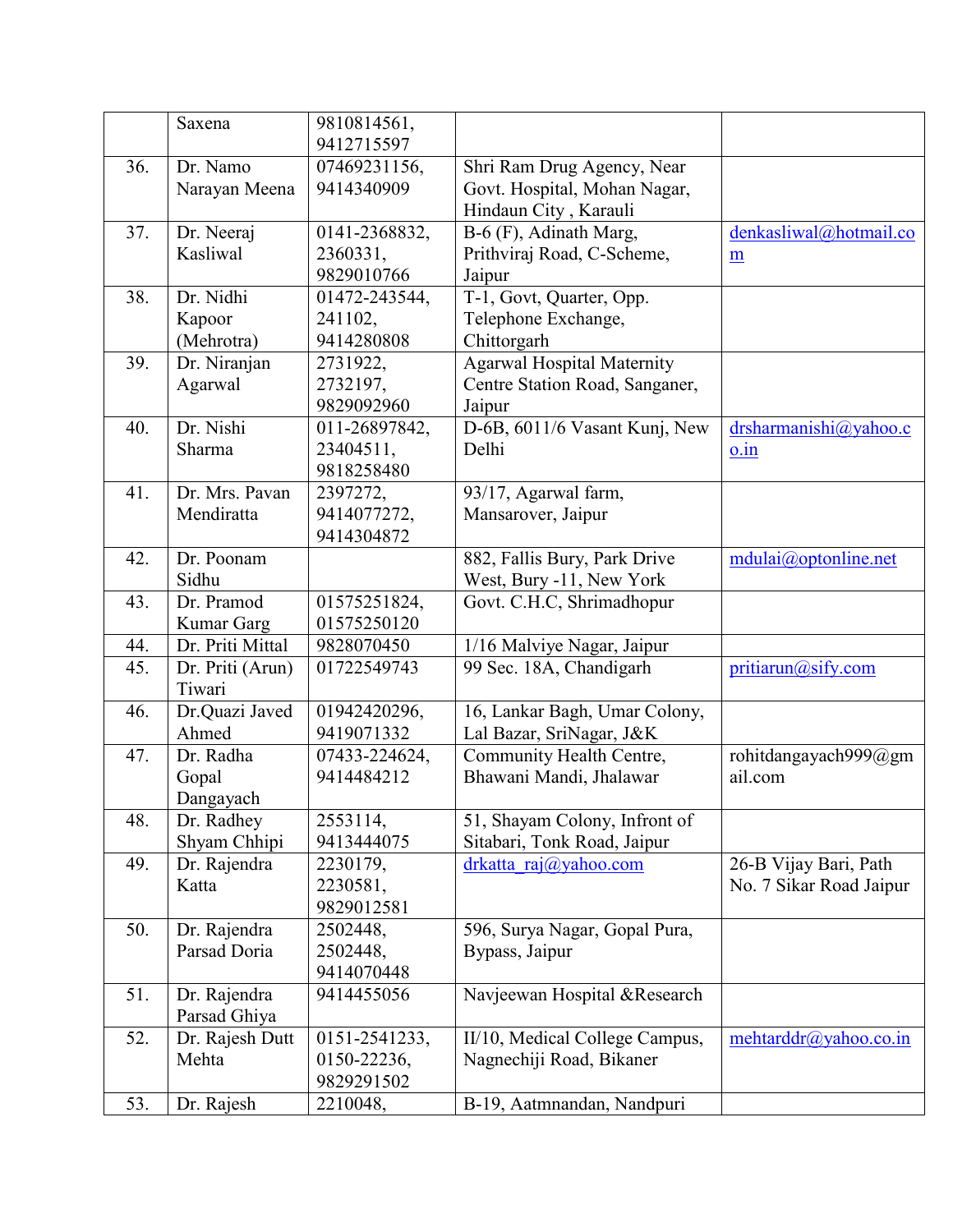|     | Sharma         | 9413333143                   | Marg, Hawa Sarak, Jaipur                                |                             |
|-----|----------------|------------------------------|---------------------------------------------------------|-----------------------------|
| 54. | Dr. Rajesh     | 2670182,                     | Sheela H No. 67, Near Bhartiya                          | dr vashistha@redifmail.     |
|     | Vashistha      | 931691170                    | Vidhya Mandir School, Phase                             | com                         |
|     |                |                              | III, Urban Estate Dungri,                               |                             |
|     |                |                              | Ludhiyana                                               |                             |
| 55. | Dr. Rajnish    | 222800,                      | Shahpura Hospital & Research                            |                             |
|     | Sharma         | 222147,                      | Centre, Jaipur Road Shahpura,                           |                             |
|     |                | 9829096480                   | Jaipur                                                  |                             |
| 56. | Dr. Rama Joshi | 9899788975                   | 244/5 B, Railway Officer                                | joshi rama@hotmail.co       |
|     |                |                              | Enclave, Pk. Road Cannaught                             | m                           |
|     |                |                              | Place, New Delhi                                        |                             |
| 57. | Dr. Ramesh     | 2365059/7,                   | 40, Hosptal Road, C-Scheme,                             | drrksethi@yahoo.co.in       |
|     | Sethia         | 2314022,                     | Jaipur                                                  |                             |
|     |                | 2313099,                     |                                                         |                             |
|     |                | 9829123789                   |                                                         |                             |
| 58. | Dr. Ram Babu   | 9414915541                   | A-3 New Heera Bagh Flats,                               |                             |
|     | Sharma         |                              | Behind Medical girls Hostel,                            |                             |
|     |                |                              | JLN, Marg                                               |                             |
| 59. | Dr. Ranveer    | 01593-321419,                | Raj Hospital & Fracture Clinic                          | docranveersingh@yahoo       |
|     | Singh          | 01593-220415,                | Sighana, Jhunjhunu                                      | .com                        |
|     |                | 9414083415                   |                                                         |                             |
| 60. | Dr. Reena Pant | 2395028,                     | 118/260, Shipra Path, Agarwal                           | pant-dr-                    |
|     |                | 9314501720                   | Farm, Mansarover, Jaipur                                | $reena$ ( $a$ ) yahoo.co.in |
| 61. | Dr. Renu Jain  | 2520951,                     | 4-447, Pradhan Marg Malviya                             |                             |
|     |                | 2552343,                     | Nagar, Jaipur                                           |                             |
|     |                | 9414250790                   |                                                         |                             |
| 62. | Dr. Rita Sinha | 9331045778                   | B-9/279 (C.A) Kalyani, Nadia                            |                             |
|     |                |                              | (W.B)                                                   |                             |
| 63. | Dr. Salil      | 0145-5122154,                | Geeta Sadan, Opp. Dav                                   | salilm@datainfosys.net      |
|     | Maheshwari     | 9414207371                   | Centenary School, Nasirabad                             |                             |
|     |                |                              | Road, Ajmer                                             |                             |
| 64. | Dr. Sandeep    | 011-25150446,                | C-6, Rajouri Garden, New Delhi                          | drsehgal2@gmail.com         |
|     | Sehgal         | 011-45609999,                |                                                         |                             |
|     |                | 9810036259                   |                                                         |                             |
| 65. | Dr. Saroj      | 2504347,                     | 78, Shri Gopal Nagar, Gopalpura                         | star $2231$ (a) yahoo.com   |
|     | chhabra Kapoor | 2742557,                     | Bypass, Jaipur                                          |                             |
|     |                | 9414290313                   |                                                         |                             |
| 66. | Dr. Satish P.  | 27452025,                    | A-4/2, Kunal Gawade Garden,                             |                             |
|     | Nirhale        | 27475305,                    | Pimpri, Chinchwad, Link Road,                           |                             |
|     |                | 9823027714                   | Chinchwad, Pune                                         |                             |
| 67. | Dr. Satya      | 01420-223173,                | Mahendra Nagar, Basuwa Road,                            |                             |
|     |                | 01420-223910,                | Post Bandikui, Dausa, Rajasthan                         |                             |
|     | Narayan Sharma | 941484448                    |                                                         |                             |
| 68. | Dr. Shail      |                              |                                                         |                             |
|     |                | 01482-241438,<br>98292-80448 | S-1/2, Pansal Chauraha, Pur<br>Road, Bhilwara Rajasthan |                             |
|     | Agarwal        |                              |                                                         |                             |
| 69. | Dr. Shailendra | 0141-2522187,                | A-666, Shiv Marg, Malviye                               | $drssri(a)$ gmail.com       |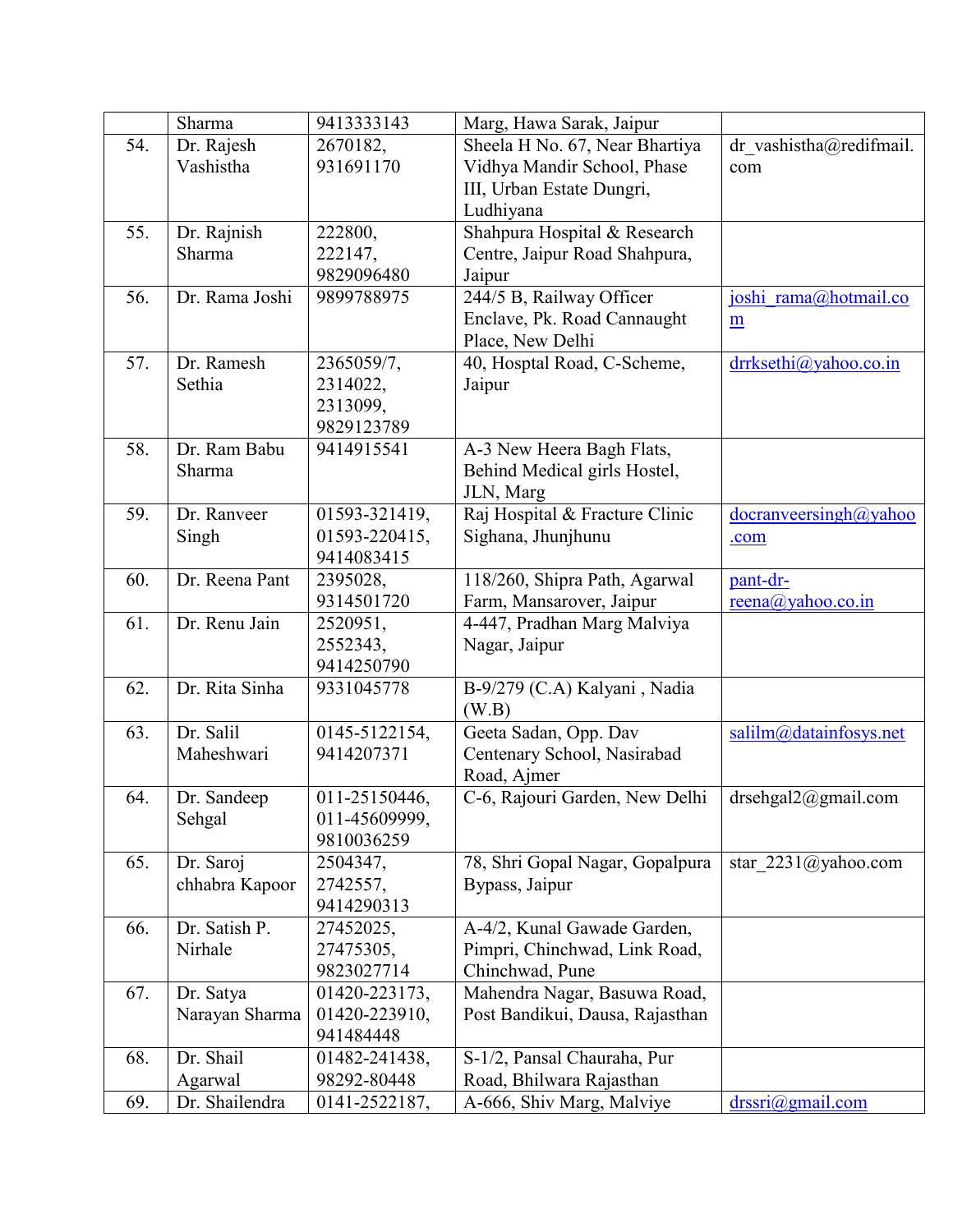|     | Srivastava      | 0141-5110201, | Nagar, Jaipur                  |                        |
|-----|-----------------|---------------|--------------------------------|------------------------|
|     |                 | 9829060660    |                                |                        |
| 70. | Dr. Sharda      | 2370141,      | 105, Nehru Nagar, Opp. Medical | drshardayadav@yahoo.c  |
|     | Yadav           | 0761-3114454  | College, Jablpur, M.P.         | om                     |
| 71. | Dr. Shashi      | 2752962,      | C-831, Kamla Nehru Nagar, 1st  | bhandaishashi@yahoo.c  |
|     | Babel           | 2752608       | Ext, Jodhpur                   | om                     |
|     | (Bhandari)      |               |                                |                        |
| 72. | Dr. Shashi Kala | 2706494,      | III/76, Gandhi Nagar, Jaipur   |                        |
|     | Jain            | 9413620005    |                                |                        |
| 73. | Dr. Shashi Kala | 9830061260    | P.No. 19C, C-75 Tower I, South |                        |
|     | Jindal          |               | City Residence, Prinu Anwar    |                        |
|     |                 |               | Shah Road, Kolkatta            |                        |
| 74. | Dr. Shyogi Lal  | 2550624,      | 8, Chandra Kala Colony, Behind |                        |
|     | Sharma          | 941423284     | Water Tank, Durgapura, Jaipur  |                        |
| 75. | Dr. Sushila     | 01562-253503, | Naya Bass, Ward No. 12, Behind |                        |
|     | Joshi           | 9414083703    | Head Post Office, Churu        |                        |
| 76. | Dr. Sudhir      | 0141-2623123, | 248/4, Raja Park, Jaipur       |                        |
|     | Sachdev         | 2771900,      |                                |                        |
|     |                 | 9829055666    |                                |                        |
| 77. | Dr. Sunanda     | 0171-2551440, | 4, Sector-1, Urban Estate,     | minimish@yahoo.com     |
|     | Goel (Jindal)   | 0171-2551050, | Ambala City, Haryana           |                        |
|     |                 | 9896004301    |                                |                        |
| 78. | Dr. Mrs. Sundra | 2721512,      | 13/979, Malviya Nagar, Jaipur  | sunanda 04dixit@rediff |
|     | Kher Dixit      | 9829085691    |                                | mail.com               |
| 79. | Dr. Sunil       | 011-2643013,  | 3, Raghunath Mandir, Amer      | drshardayadav@yahoo.c  |
|     | Wadhwa          | 011-26226192, | Colony, Lajpat Nagar IV, New   | om                     |
|     |                 | 98101-06439   | Delhi                          |                        |
| 80. | Dr. Mrs. Sunita | 0141-2793609, | Prakash Mother & Child         |                        |
|     | Morani Bakhru   | 0141-2791206  | Hospital Zone 6, Sector 68,    |                        |
|     |                 |               | Partap Nagar, Jaipur           |                        |
| 81. | Dr. Suresh      | 2282206,      | 152, Indira Colony, Banipark,  |                        |
|     | Chand Soni      | 2560291-282,  | Jaipur                         |                        |
|     |                 | 9829160717    |                                |                        |
| 82. | Dr. Sushil      | 9314508623    | 20, Laxmi Colony Opp. Laxmi    | drschandalia@hotmail.c |
|     | Chandalia       |               | Mandir, Cinema, Jaipur         | om                     |
| 83. | Dr. Mrs. Usha   | 2551308,      | L-40, Income Tax Colony,       |                        |
|     | Prakash (Arya)  | 2554293,      | Durgapura, Jaipur              |                        |
|     |                 | 9829303727    |                                |                        |
| 84. | Dr. Vandna      | 0124-5058136, | P2CO83, Pricelin Estate DLF    |                        |
|     | Bhati           | 09868016676   | Phase 5 Grugaon, Haryana       |                        |
| 85. | Dr. Vandana     | 2550921,      | 54, Kailash Puri, Opp. Sanghi  |                        |
|     | Vijay           | 2561902       | Farm, Tonk Road, Jaipur        |                        |
| 86. | Dr. Vandana     | 0562-3097937, | 104, Defence Estate, Phare I,  |                        |
|     | Yadav           |               | Bundu Katra, Gwalior Road,     |                        |
|     |                 |               | Agara U.P.                     |                        |
| 87. | Dr. Vijay       | 2620822,      | B-43, Govind Marg, Viajay Path | vijayps2000@yahoo.co   |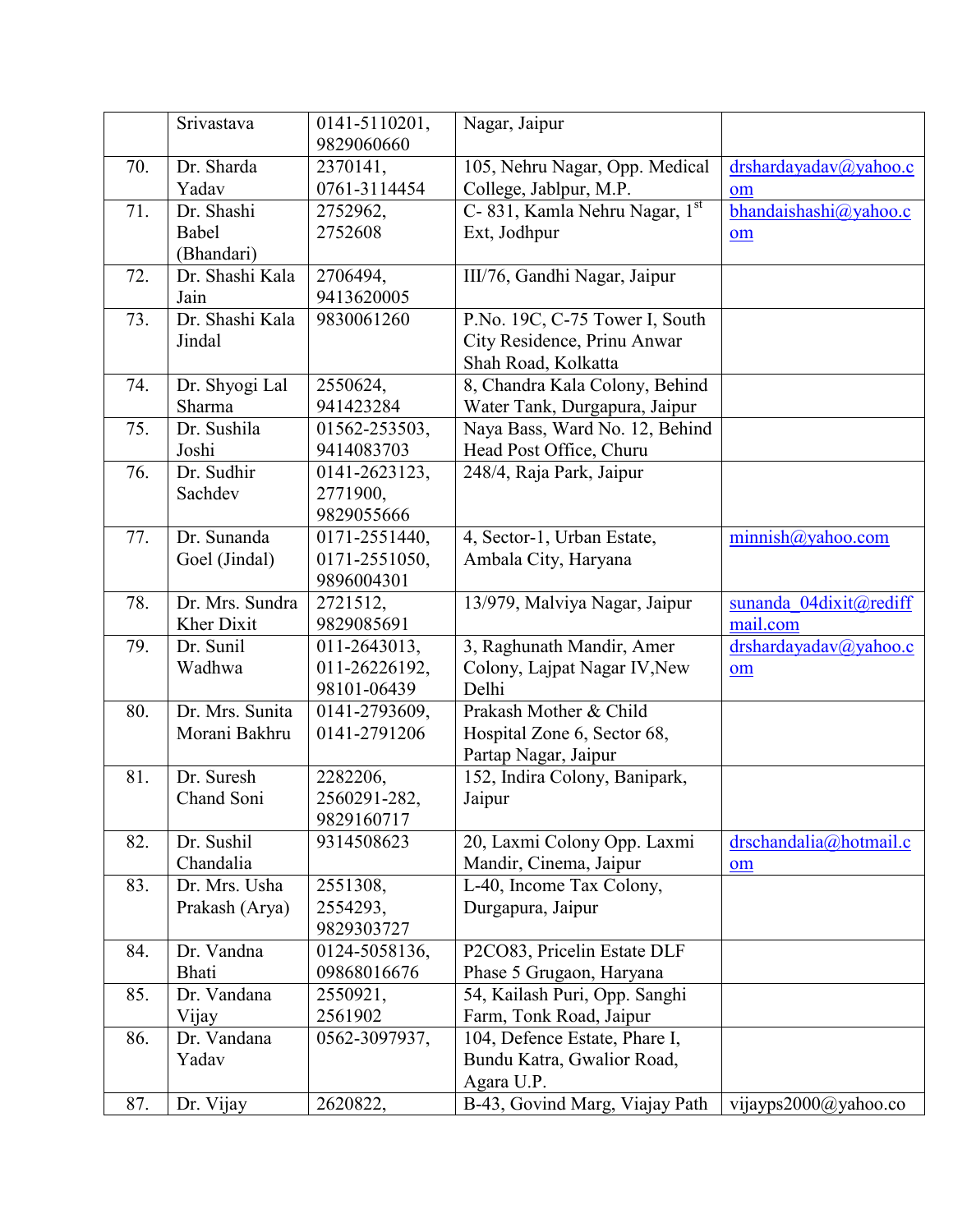|      | Pathak          | 2621315,       | Tilak Nagar, Jaipur              | m                      |
|------|-----------------|----------------|----------------------------------|------------------------|
|      |                 | 9829052082     |                                  |                        |
| 88.  | Dr. Vimlesh     | 05647-242026,  | Baseri Bypass Road, P.O. Bari    |                        |
|      | Garg (Bansal)   | 05647-242026   | Dholpur (Raj)                    |                        |
| 89.  | Dr. Aziz        | 001-6462201688 | 6425, Brodway Apartment 9E,      | naqvi zeenat@hotmail.c |
|      | Ahmed           |                | New York, USA                    | om                     |
| 90.  | Dr. Balvinder   | 0145-2643000,  | G-45, Makarwali Road, Vaishali   |                        |
|      | Singh Dutta     | 9828425020     | Nagar, Ajmer                     |                        |
| 91.  | Dr. Rajeev K.   | 0141-2520820,  | B-39/A, Hari Marg, Malviya       | rajeevranu@hotmail.co  |
|      | Patni           | 2524023,       | Nagar, Jaipur                    | m                      |
|      |                 | 9828017160     |                                  |                        |
| 92.  | Dr. Narendra    | 2366441,       | Vivekanand Hospital & Fertility  | vifert@datainfosys.net |
|      | Gupta           | 2360125,       | Centre 62, Dhuleshwar Garden,    |                        |
|      |                 | 23366441,      | C-Scheme, Jaipur                 |                        |
|      |                 | 9829050125     |                                  |                        |
| 93.  | Dr. Ajay        | 0172-2704528   | 121C, Sector -24 A, Chandighar   |                        |
|      | Wanchu          |                |                                  |                        |
| 94.  | Dr.A.K.         |                | Plot No. 4, Akhta-Laxshmi        |                        |
|      | Gautam          |                | Nagar, Ext, II Mannivakkam,      |                        |
|      |                 |                | Chhennai                         |                        |
| 95.  | Dr. Amulyak     | 2651801,       | 3-Ta-47, Jahawar Nagar Near      |                        |
|      | Seth            | 9414051908     | Mama Hotel, Jaipur               |                        |
| 96.  | Dr. Anil        |                | Man Mohan Vastra Bhandar,        |                        |
|      | Agarwal         |                | Gandhi Chowk, Jhunjhunu          |                        |
| 97.  | Dr. Anil Mantri | 2709743,       | B- 146, Kirti Nagar Opp. Kamal   |                        |
|      |                 | 9414075144     | & Company, Tonk Road, Jaipur     |                        |
| 98.  | Dr. Anju        | 2732669,       | Amrit Hospital Diggi Road,       |                        |
|      | Sharma          | 2731281        | Sanganer, Jaipur                 |                        |
| 99.  | Dr. Asfaque     | 2376330        | 1131, Uniyaron Ka Rasta,         |                        |
|      | Ahmed Abbasi    |                | Chandpole Bazar, Jaipur          |                        |
| 100. | Dr. Asha        |                | Kings College Hospital,          | ashachha@yahoo.co.uk.  |
|      | Chhatwani       |                | Denmark Hill, London             |                        |
| 101. | Dr. Bhupesh     | 2245298,       | 9, Sansar Chandra Road, Jaipur   |                        |
|      | <b>Bhatt</b>    | 2372840        |                                  |                        |
| 102. | Dr. Chiranjilal | 0141-2271483   | 2 Tulsi Nagar, Behind,           |                        |
|      | Meena           |                | Choudhary Paterol pump/Tonk      |                        |
|      |                 |                | Road Sanganer, Jaipur            |                        |
| 103. | Dr. Chitra      | 011-25145173,  | Paras Nursing Home, 1/17,        |                        |
|      | Gandhi (Anand)  | 9810130668     | Subash Nagar, Delhi              |                        |
| 104. | Dr. Dinesh      | 2623395,       | C-245, Daya Nad Marg, Tilak      |                        |
|      | Gupta           | 3426687        | Nagar, Jaipur                    |                        |
| 105. | Dr. Duli Chand  | 2703834        | B-62, Pragati Path, Bajaj Nagar, |                        |
|      |                 |                | Jaipur                           |                        |
| 106. | Dr. Jatindar    |                | 1084, R. Vishal Nagar Paliwal    |                        |
|      | Kaur            |                | Road, Ludhiana, Punjab           |                        |
| 107. | Dr. Jayesh      | 3012992087     | 10333, Oaklayan Drive Potomel,   |                        |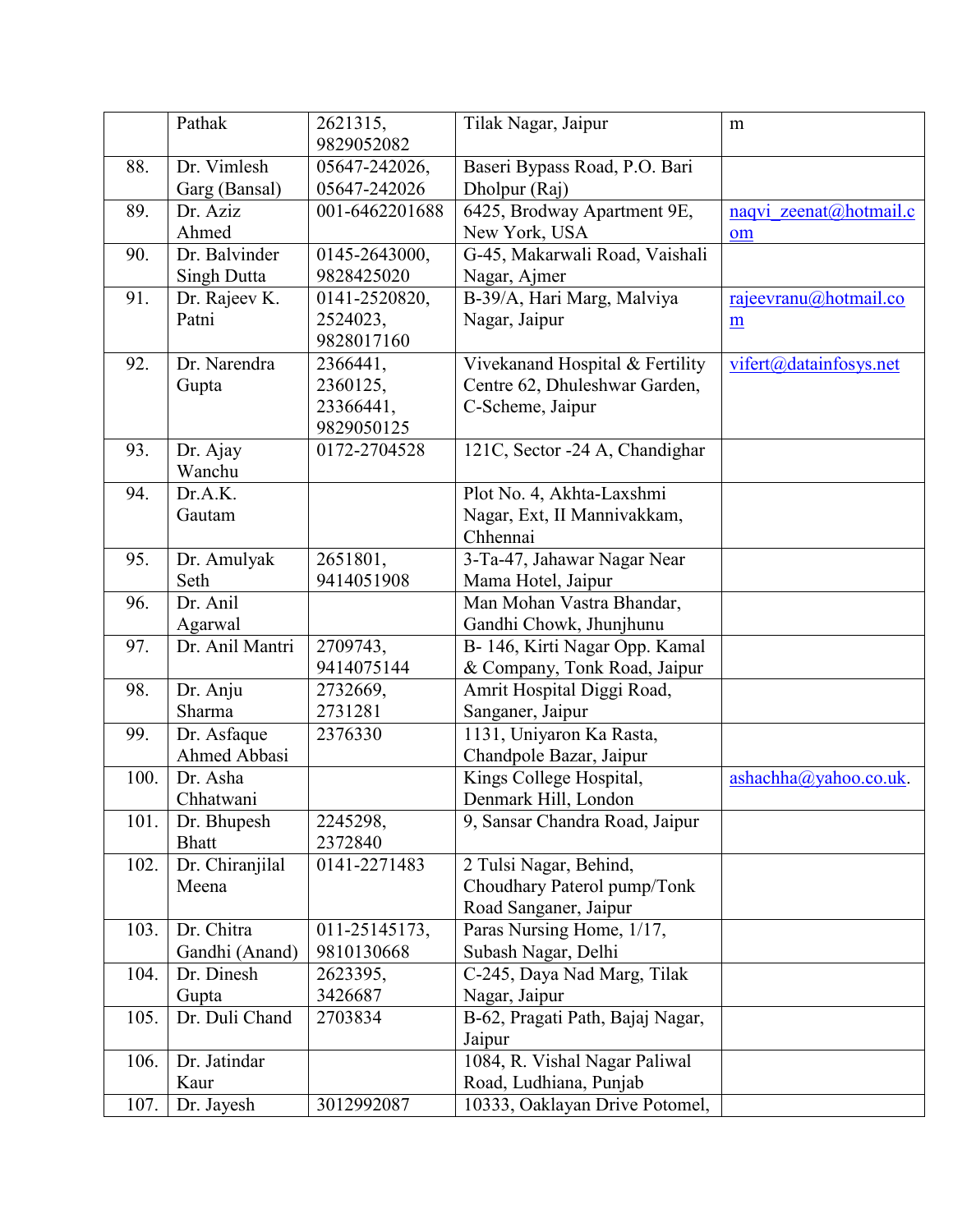|      | Dayal           |                | Maryland, USA                        |                      |
|------|-----------------|----------------|--------------------------------------|----------------------|
| 108. | Dr. Kamini      | 2620033        | B-32, Viajy Path J, Tilak Nagar,     |                      |
|      | Joshi           |                | Jaipur                               |                      |
| 109. | Dr. Kanti       | 0145-2620681   | 78-B, Nagina Bagh, Behind JLN        |                      |
|      | Yadva           |                | Medical College & Hospital,          |                      |
|      |                 |                | Ajmer, Rajasthan                     |                      |
| 110. | Dr. Khel        | 2220257        | 16, Madrampura, Ajmer Road,          |                      |
|      | Shankar         |                | Jaipur                               |                      |
| 111. | Dr. Krishna     | 02930-234860   | Medical officer, Post Piplibas,      |                      |
|      | Lakhera         |                | Via pipadcity, Jodhpur               |                      |
| 112. | Dr. Khushbir    | 022-25883618,  | A-10, 405, Runwal Plaza, Vartak      |                      |
|      | Singh           | 098922-62713   | Nagar, Thane (W), Mumbai             |                      |
| 113. | Dr. Kusum       |                | 98, Bank Colony alwar,               |                      |
|      | Goar            |                | Rajasthan                            |                      |
| 114. | Dr. Madhvi      | 011-260154009  | Tanzania (S.A) S-108, Pancheel       |                      |
|      | Sarin (Khanna)  |                | Park, New Delhi                      |                      |
| 115. | Dr. Mahendra    | 0141-2232108,  | Jyoti Drug Store, Opp. Khaitan       |                      |
|      | Kumar Buntolia  | 3283228        | Hospital, Sikar Road, Jaipur         |                      |
| 116. | Dr. Mahesh      | 2502411        | 17, Sakti Nagar, Goaplpura           |                      |
|      | Chand Verma     |                | Bypass Raod, Jaipur                  |                      |
| 117. | Dr. Maya        | 011-27511585,  | Maya Medicine A-163, Avantika        |                      |
|      | Chandwani       | 9811258183     | Sector -2, Rohini, New Delhi         |                      |
| 118. | Dr. Naina       | 2304670,       | 415, Ram Nagar, Shatri Nagra,        |                      |
|      | Mahan           | 9351641567     | Jaipur                               |                      |
| 119. | Dr. Nand Lal    |                | 806-W, $4^{th}$ st Ocilla, G.A., USA | nchanani@hotmail.com |
|      | Chanani         |                |                                      |                      |
| 120. | Dr. neelu Sxena | 01-22426344,   | B-10, Swasth Vihar, New Delhi        |                      |
|      | (shrivastava)   | 9810190718     |                                      |                      |
| 121. | Dr. Neera       | 01-22759194    | C-21, Mayur Vihar Phase 1 IFS        |                      |
|      | <b>Bhasin</b>   |                | Apartment, New Delhi                 |                      |
| 122. | Dr. Neeraja     | 07712421114,   | C/3, Tagar Nagar, Raipur             |                      |
|      | Saxena          | 9827147775     |                                      |                      |
| 123. | Dr. Padma       | 0141-2223575   | National Diagnostic Centre           |                      |
|      | Sharma          |                | Jamuna Dairy Sodala, Ajmer           |                      |
|      |                 |                | Road, Jaipur                         |                      |
| 124. | Dr. Rita        |                | Technical Officer (WHO)              |                      |
|      | Toshniwal       |                | 20, Avenue Appia, Ch-12111,          |                      |
|      |                 |                | Geneva-27, Gujarat                   |                      |
| 125. | Dr. Rohin       |                | 2/12, Malviye Nagar, Jaipur          |                      |
|      | <b>Bhatia</b>   |                |                                      |                      |
| 126. | Dr. Sadhna      | 001-3015604291 | 2512, Country Sidi Drive, Mary       |                      |
|      | Darbari         |                | Silver Spring, Meri Land, USA        |                      |
| 127. | Dr. Sangeeta    | 0261-7442525,  | Lakphat Maternity Home,              |                      |
|      | Chordia         | 9825172500     | Nanawat Main Road, Surat,            |                      |
|      |                 |                | Guajarat                             |                      |
| 128. | Dr. Satish      | 9414247931     | Tuperculosis Officer, T.B.           |                      |